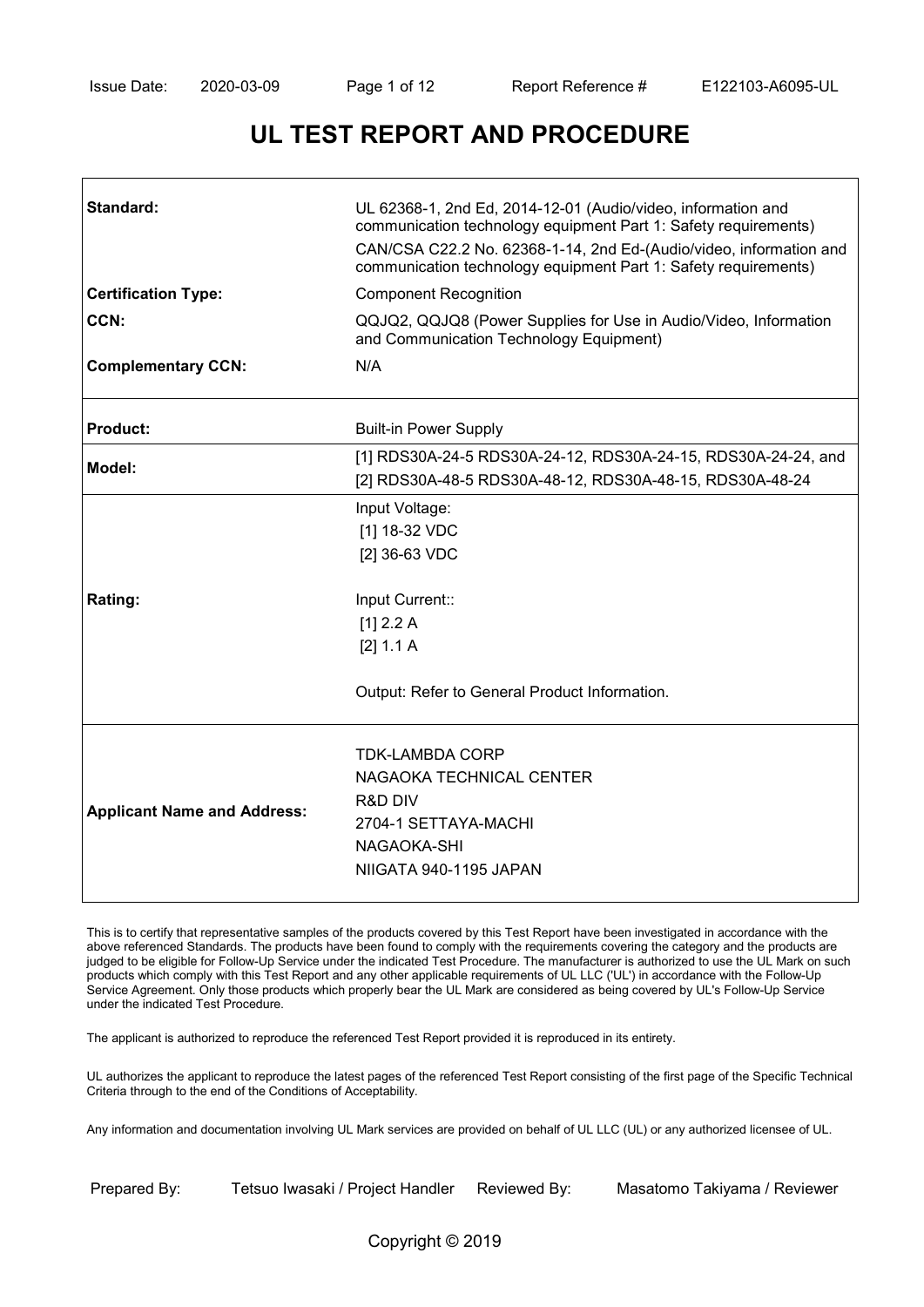#### **Supporting Documentation**

The following documents located at the beginning of this Procedure supplement the requirements of this Test Report:

A. Authorization - The Authorization page may include additional Factory Identification Code markings.

B. Generic Inspection Instructions -

- i. Part AC details important information which may be applicable to products covered by this Procedure. Products described in this Test Report must comply with any applicable items listed unless otherwise stated in the body of this Test Report.
- ii. Part AE details any requirements which may be applicable to all products covered by this Procedure. Products described in this Test Report must comply with any applicable items listed unless otherwise stated in the body of each Test Report.
- iii. Part AF details the requirements for the UL Certification Mark which is not controlled by the technical standard used to investigate these products. Products are permitted to bear only the Certification Mark(s) corresponding to the countries for which it is certified, as indicated in each Test Report.

#### **Product Description**

Built-in type switching power supply for use in office equipment (host equipment is not specified).

Unit is intended to be supplied DC power from the circuit in end product which is isolated by double or reinforced insulation from mains.

#### **Model Differences**

Output rating: RDS30A-24-5: 5VDC, 6.0 A RDS30A-24-12: 12VDC, 2.5 A RDS30A-24-15: 15VDC, 2.0 A RDS30A-24-24: 24VDC, 1.3 A

| RDS30A-48-5: 5VDC, 6.0 A   |  |
|----------------------------|--|
| RDS30A-48-12: 12VDC, 2.5 A |  |
| RDS30A-48-15: 15VDC, 2.0 A |  |
| RDS30A-48-24: 24VDC, 1.3 A |  |

#### **Test Item Particulars**

| Classification of use by                                   | Ordinary person                                    |
|------------------------------------------------------------|----------------------------------------------------|
| <b>Supply Connection</b>                                   | <b>External Circuit - not Mains connected</b>      |
|                                                            | See Product Description for details                |
| Supply % Tolerance                                         | N/A                                                |
| Supply Connection - Type                                   | Terminal Block                                     |
| Considered current rating of protective device as part N/A |                                                    |
| of building or equipment installation                      |                                                    |
| <b>Equipment mobility</b>                                  | for building-in                                    |
| Over voltage category (OVC)                                | <b>OVC II</b>                                      |
| Class of equipment                                         | Class I                                            |
| Access location                                            | N/A                                                |
| Pollution degree (PD)                                      | PD <sub>2</sub>                                    |
| Manufacturer's specified maximum operating                 | 60                                                 |
| ambient $(^{\circ}C)$                                      |                                                    |
| IP protection class                                        | IP class not specified (component for building-in) |
| <b>Power Systems</b>                                       | N/A                                                |
| Altitude during operation (m)                              | Up to 3000 m                                       |
| Altitude of test laboratory (m)                            | 2000 m or less                                     |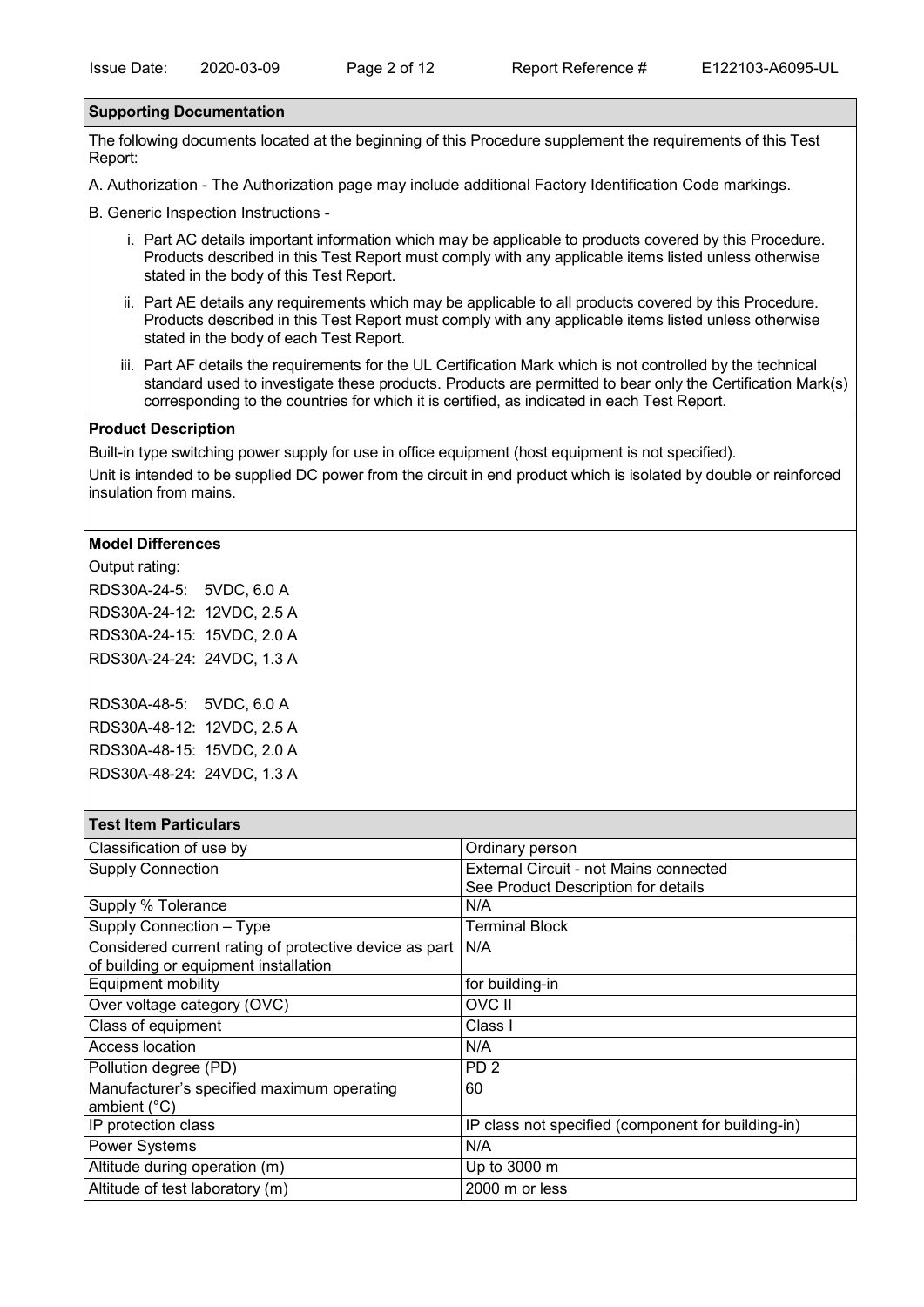| Mass of equipment (kg)                                 | $0.4$ (approx.)                                    |
|--------------------------------------------------------|----------------------------------------------------|
| Classification of use by                               | Ordinary person                                    |
| <b>Supply Connection</b>                               | External Circuit - not Mains connected             |
|                                                        | See Product Description for details                |
| Supply % Tolerance                                     | N/A                                                |
| Supply Connection - Type                               | <b>Terminal Block</b>                              |
| Considered current rating of protective device as part | N/A                                                |
| of building or equipment installation                  |                                                    |
| <b>Equipment mobility</b>                              | for building-in                                    |
| Over voltage category (OVC)                            | OVC II                                             |
| Class of equipment                                     | Class I                                            |
| Access location                                        | N/A                                                |
| Pollution degree (PD)                                  | PD <sub>2</sub>                                    |
| Manufacturer's specified maximum operating             | 60                                                 |
| ambient (°C)                                           |                                                    |
| IP protection class                                    | IP class not specified (component for building-in) |
| <b>Power Systems</b>                                   | N/A                                                |
| Altitude during operation (m)                          | Up to 3000 m                                       |
| Altitude of test laboratory (m)                        | 2000 m or less                                     |
| Mass of equipment (kg)                                 | $0.4$ (approx.)                                    |

## **Technical Considerations**

- · Humidity conditioning used in this investigation is tropical climates condition.
- · The product was submitted and evaluated for use at the maximum ambient temperature (Tma) permitted by the manufacturer's specification of : max. 60°C. See Enclosure Id 7-02, 7-03 for details.
- · Mains supply tolerance (%) or absolute mains supply values : No direct connection

## **Engineering Conditions of Acceptability**

For use only in or with complete equipment where the acceptability of the combination is determined by UL LLC. When installed in an end-product, consideration must be given to the following:

- The end-product Electric Strength Test is to be based upon a maximum working voltage of : max working voltage: 149 Vrms, 263 Vpk
- The following output circuits are at ES1 energy levels : Output of all models
- The following output circuits are at PS3 energy levels : Output of all models
- The investigated Pollution Degree is : 2
- Proper bonding to the end-product main protective earthing termination is : Required (via chassis)
- The following end-product enclosures are required : Fire, Electrical
- · The following magnetic devices (e.g. transformers or inductor) are provided with an OBJY2 insulation system with the indicated rating greater than Class A (105°C) : Transformer T1 (Class 130(B))
- The power supply was evaluated to be used at altitudes up to : 3000 m
- The power supply terminals and/or connectors are: Suitable for factory wiring only
- · Classification of PIS has not been conducted. Therefore, all electrical components and conductors including printed wirings were assumed to be arcing/resistive PIS.
- · This component has been evaluated in 'control of fire spread' method assuming appropriate fire enclosure is provided in end product. Unless the fire enclosure is made of non-combustible or V-0 material, the separation from the PIS shall be considered.
- The value of the mains transient voltage assumed in this evaluation is 1500V peak.
- · Isolation between Input side circuit and Output side circuit/ FG are evaluated as Basic insulation.

#### **Additional Information**

The following are the output voltage ranges considered during the evaluation: RDS30A-24-5: 4.0 - 6.0VDC, maximum 6.0 A and 30.0W RDS30A-24-12: 10.3 -13.7VDC, maximum 2.5 A and 30.0W